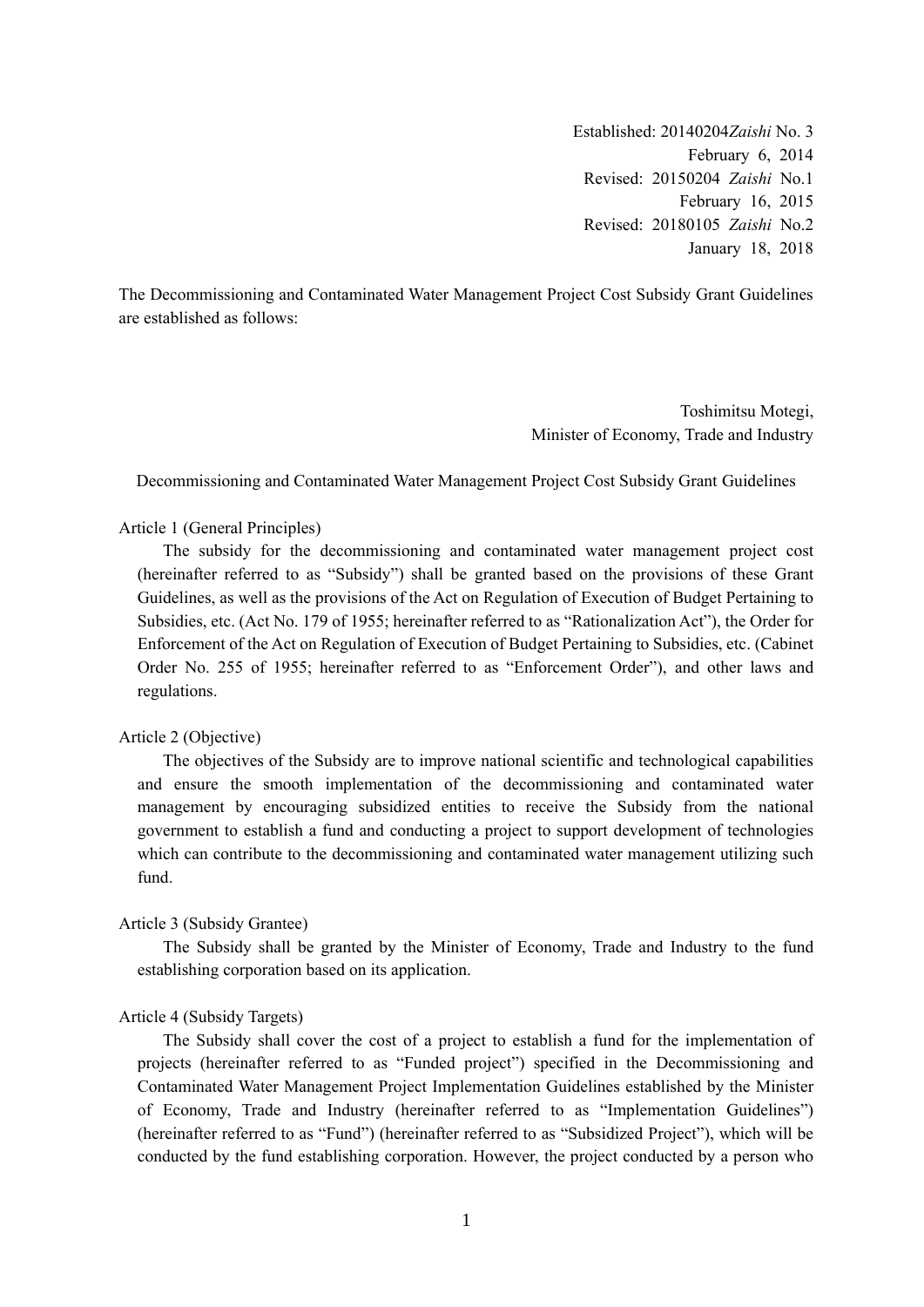falls under the cases written in the exhibit of the pledge for exclusion of organized crime groups shall not be granted the subsidy.

#### Article 5 (Amount of Subsidy)

The amount of the Subsidy shall be calculated at a fixed rate.

#### Article 6 (Application for Subsidy)

The application for the Subsidy shall be made by submitting an Application for Subsidy (Form No.1) to the Minister of Economy, Trade and Industry by the date specified separately.

#### Article 7 (Application for Change)

When conducting a project by changing the content specified in the application due to change in the circumstances after a notification of the decision to grant the Subsidy is accepted, an Application for Change of Subsidy (Form No. 2) shall be submitted promptly to the Minister of Economy, Trade and Industry.

#### Article 8 (Normal Period of Time for Decision and Notification)

In the event that an application form is submitted in accordance with the provisions of Article 6 and Article 7, the Minister of Economy, Trade and Industry shall examine the content of the application within thirty (30) days from the date of the receipt of the application in principle, make a decision to grant the Subsidy (including to change the Subsidy), and send a Notification of the Grant Decision (Form No. 3) to the applicant.

### Article 9 (Conditions for Subsidy)

Upon grant of the Subsidy, a fund establishing corporation shall establish a fund. The grant decision shall be subject to the following conditions:

(1) After the establishment of fund, the Fund Establishing Corporation shall immediately make public the items stipulated in Article 2, Paragraph 2 and Article 4, Paragraph 5(2) of the "Decommissioning and Contaminated Water Management Project Implementation Guidelines" as basic matters concerning the operation and the management relating to the Funded project.

(2) Until the fund is discontinued, the Fund Establishing Corporation shall report to the Minister of Economy, Trade and Industry every fiscal year on the amount of fund and implementation status of the Funded project as stipulated in Article 2, Paragraph 9 of the "Decommissioning and Contaminated Water Management Implementation Guidelines."(3) When the Minister of Economy, Trade and Industry admits that the amount of fund is excessive in consideration of implementation status of the Funded project and other circumstances, or when the fund is discontinued because of the arrival of discontinuance time, the non-acceptance of continuation of the fund or other reasons, the Fund Establishing Corporation shall immediately pay part or all of the granted subsidy to the national treasury. $(4)$  In the event of suspending or terminating a Subsidized Project, the fund establishing corporation shall obtain approval from the Minister of Economy, Trade and Industry.(5) In the event that the Subsidized Project is unlikely to be completed on schedule or it becomes difficult to conduct the project, the fund establishing corporation shall promptly report to the Minister of Economy, Trade and Industry to receive instructions.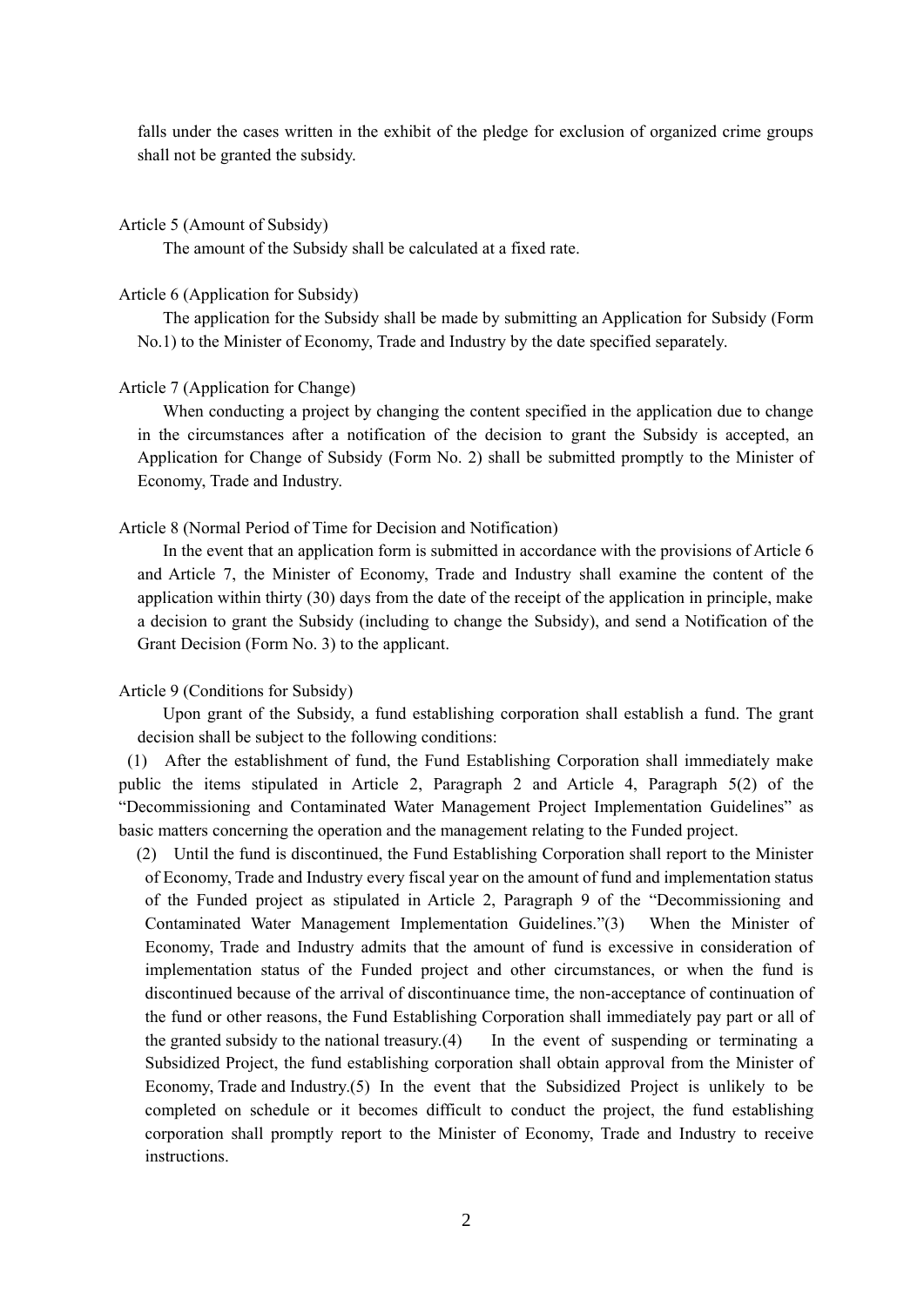- (6) To ensure appropriate and smooth implementation of the Funded project, the fund establishing corporation shall provide sufficient guidance and supervision to a contractor.
- (7) In the event that the fund establishing corporation is asked by the Minister of Economy, Trade and Industry to make a report on the progress of the Subsidized Project, the expenditure incurred for the project, and projects specified in the Implementation Guidelines conducted by the corporation, the corporation shall promptly prepare a document containing a description of the above matters and submit it to the Minister of Economy, Trade and Industry.
- (8) The fund establishing corporation shall prepare a Statement (Form No. 4) that clarifies the relations between the budget and settlement for the Subsidized Project, and retain it for five (5) years after the end of the fiscal year containing the completion date of the Subsidized Project (or the date of the approval of the suspension or termination of the Subsidized Project).
- (9) With regard to the Fund accounting, the fund establishing corporation shall keep books clearly separated from accounting of other funds and maintain records of the revenue and expenditure related thereto so as to clarify how the Fund is used.

### Article 10 (Withdrawal of Application)

With regard to notification of the grant decision in accordance with Article 8, in the event that a fund establishing corporation is dissatisfied with the content of the decision and the conditions and intends to withdraw the application for the Subsidy, the applicant shall notify the Minister of Economy, Trade and Industry in writing within ten (10) days from the date of the receipt of the notification.

#### Article 11 (Claim for Subsidy)

In the event that a fund establishing corporation receives the Notification of the Grant Decision in accordance with Article 8 and does not intend to withdraw the application under the provisions of the preceding article, the fund establishing corporation shall prepare a Subsidy Payment Request (Form No. 5) and submit it to the Minister of Economy, Trade and Industry.

### Article 12 (Project Result Report)

With regard to report on the Subsidized Project's results, a Project Result Report (Form No. 6) shall be submitted to the Minister of Economy, Trade and Industry by the 30th day from the date of the completion of the Subsidized Project (in the case of obtaining the approval of suspension or termination of the Subsidized Project in accordance with Article 9 Paragraph 1, the 30th day from the date when the notification of approval is received) or April 10 in the next fiscal year, whichever is the earlier.

### Article 13 (Determination, etc. of Subsidy Amount)

In the event of receiving the report in the preceding article, the Minister of Economy, Trade and Industry shall examine the report and other documents, conduct on-site inspection and the like as needed, and if it considers that the reported Subsidized Project results conform to the content of the grant decision (or the approved content if approval was given pursuant to Article 7) and the conditions thereto, it shall determine the amount of the Subsidy to be granted, and notify the fund establishing corporation of such determination.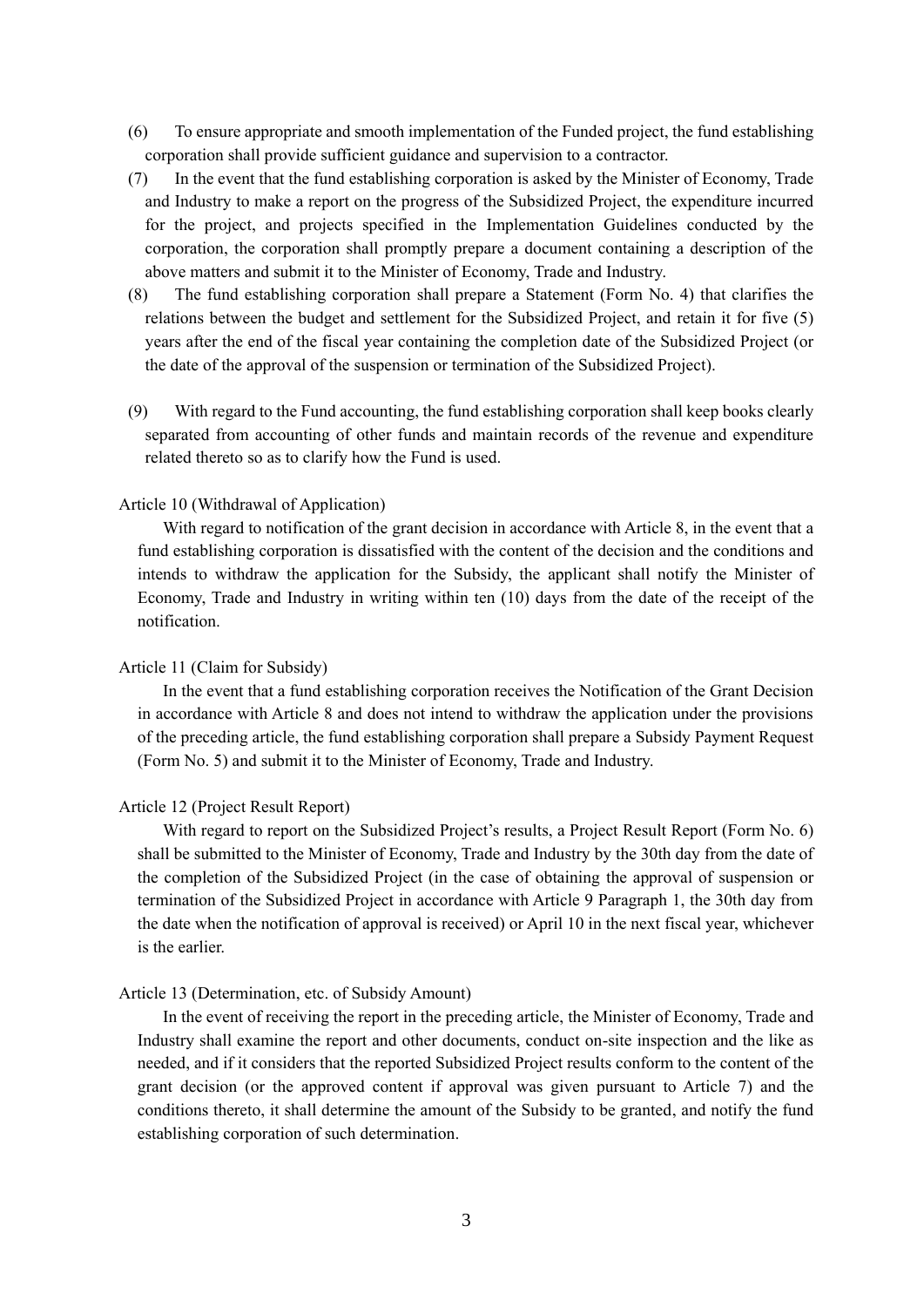### Article 14 (Refund of Subsidy)

- 1. In the event that the Minister of Economy, Trade and Industry determines the amount of the Subsidy to be granted and the Subsidy exceeding the said amount has already been granted, it shall set a due date and issue an order to refund the exceeding amount to the national treasury.
- 2. The refund of the exceeding amount in the preceding paragraph shall be made within twenty (20) days of the day on which the order is issued. In the event that the refund is not made within the time limit, penal interest shall be imposed for the unpaid amount until the payment is made, calculated at the annual interest rate of ten point nine five percent (10.95%).

## Article 15 (Corrective Action)

In the event of recognizing that the Subsidized Project, Fund management, or projects specified in the Implementation Guidelines using the Fund are not implemented properly, the Minister of Economy, Trade and Industry may order the fund establishing corporation to take corrective action.

### Article 16 (Revocation of Grant Decision, etc.)

- 1. The Minister of Economy, Trade and Industry may revoke or alter the grant decision, in whole or in part, which is made pursuant to Article 8, if there is an application for the suspension or termination of the Subsidized Project, in whole or in part, or if any of the following events occur:
- (1) If the fund establishing corporation breaches any of the provisions of laws and regulations, these Guidelines, or any other decision or direction given by the Minister of Economy, Trade and Industry under the provisions of the laws and regulations or these Guidelines;
- (2) If the fund establishing corporation has used the Subsidy for purposes other than projects specified in the Implementation Guidelines;
- (3) When the fund establishing corporation has engaged in fraudulence, negligence, or any other inappropriate conduct with respect to the management and operation of the Subsidized Project or the Fund;
- (4) If the fund establishing corporation fails to provide sufficient guidance on supervision regarding the Funded project;
- (5) If it has become unnecessary to continue the Subsidized Project, in whole or in part, due to a change in circumstances or the like occurred after the grant decision is made; or
- (6) If the fund establishing corporation breaches the pledge clause in the exhibit for exclusion of organized crime groups.
- 2. In the event of revoking the grant decision as mentioned in the preceding paragraph, the Minister of Economy, Trade and Industry shall set a due date and issue orders to refund all or part of the Subsidy to the national treasury, if the Subsidy for the revoked part of the Subsidy has already been granted.
- 3. The refund specified in the preceding paragraph shall be made in accordance with Article 14, Paragraph 2.

## Article 17 (Data management and confidentiality)

1. The fund establishing corporation shall implement in compliance with laws and regulations the appropriate management of information on a third party obtained while carrying out the subsidized project, in accordance with the instruction of the party who provides the information, or unless otherwise designated, depending on the nature of the information, and shall not use it for the purposes other than the subsidized project or those for which it provided.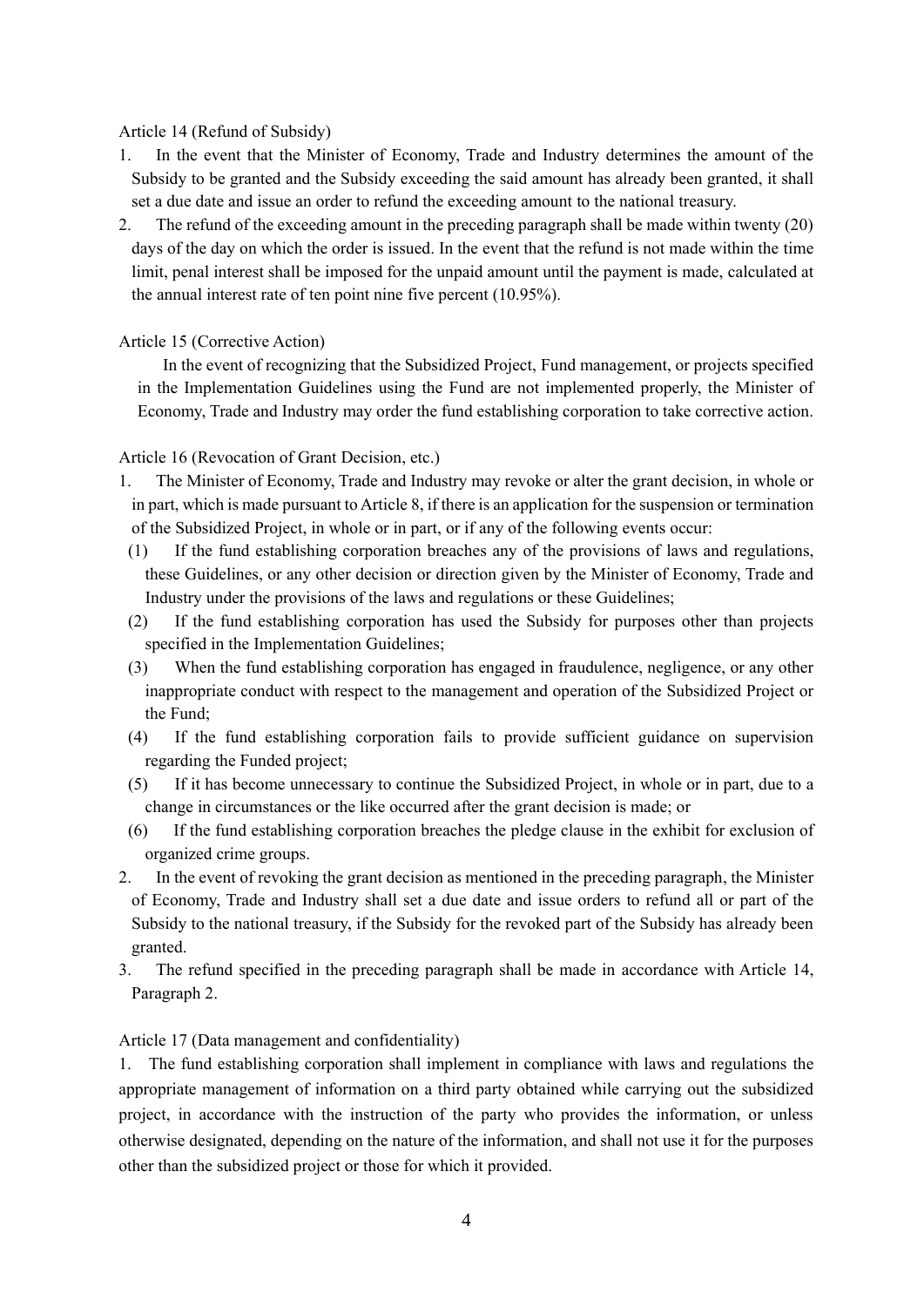2. If the fund establishing corporation makes a third party (hereinafter referred to as "subcontractor") carry out part of the subsidized project, the fund establishing corporation shall make subcontractor comply with the provision of this article. Activities of the fund establishing corporation or subcontractor (including its officers and employees) resulting in information leakage shall be deemed to be a violation by the fund establishing corporation.

3. The provision of this article shall be valid even after the Subsidized Project has been completed (including in cases in which abolishment is approved).

Article 18 (Pledge for Exclusion of Organized Crime Groups)

 The Fund Establishing Corporation shall check the pledge clause of exclusion of organized crime groups as written in the exhibit before applying for the grant of subsidy and shall be deemed to have consented when the application is submitted.

Article 19 (Miscellaneous)

- 1. In the event that it is difficult to follow the procedures specified in Articles 6, 7, 9 and 12 due to exceptional circumstances, a fund establishing corporation shall seek approval in advance from the Minister of Economy, Trade and Industry and follow its direction.
- 2. With regard to the matters specified in these Grant Guidelines, the Minister of Economy, Trade and Industry may make necessary modifications when the need arises.

Supplementary Provision These Grant Guidelines shall enter into force on February 6, 2014.

 Supplementary Provision These Grant Guidelines shall enter into force on February 16, 2015.

Supplementary Provision These Grant Guidelines shall enter into force on January 18, 2018.

#### *Note)*

*Only the original Japanese texts of the laws and regulations have legal effect, and this translation is to be used solely as reference materials to aid in the understanding of Japanese laws and regulations. The government of Japan is not responsible for the accuracy, reliability or currency of this translation, or for any consequence resulting from use of this translation.*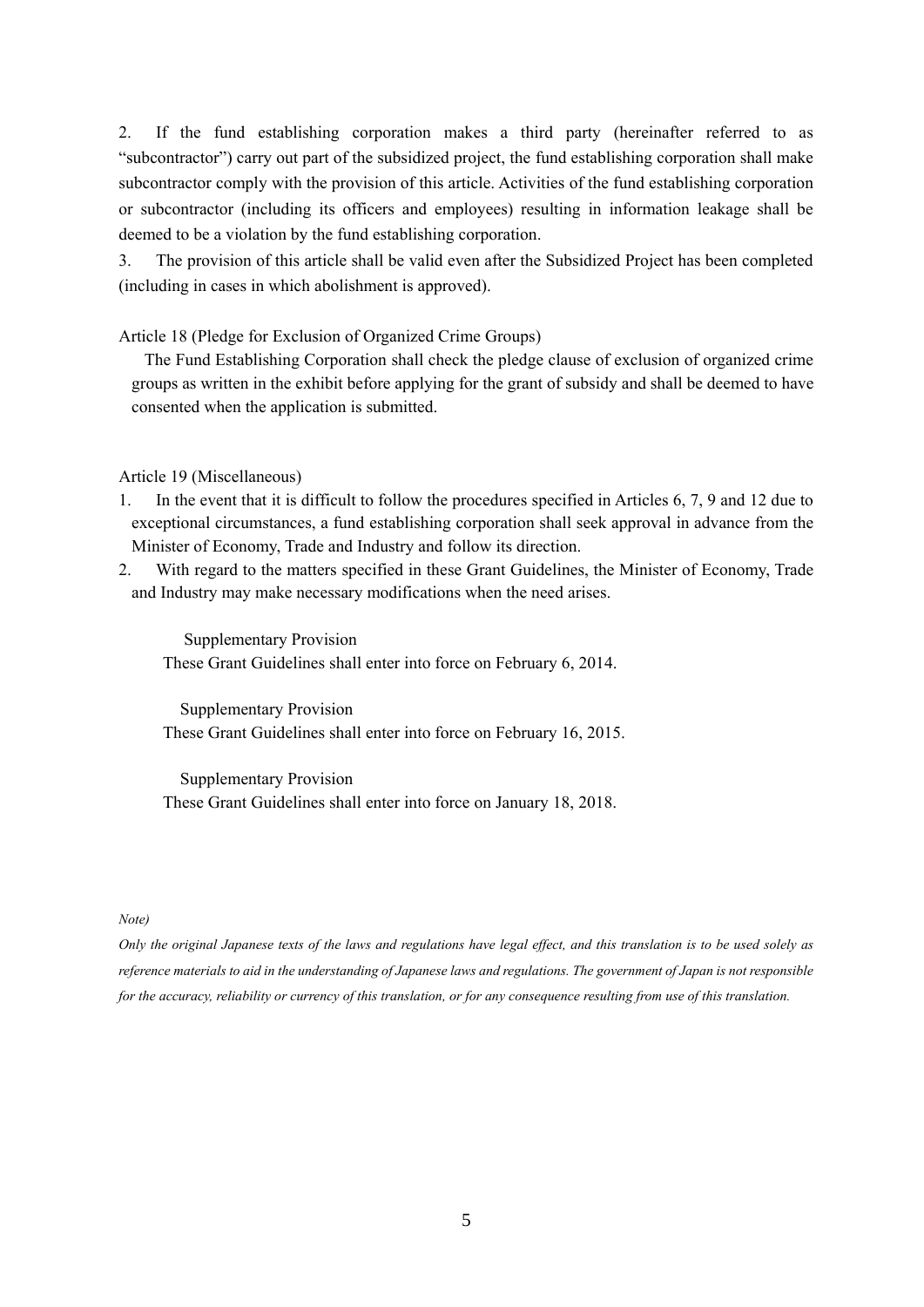(Exhibit)

Our company (in the case of an individual, I; in the case of an organization, our organization) pledges not to fall under any of the cases specified as follows during or after the period of subsidized project and therefore apply for the grant of the subsidy. Even if we suffer an unreasonable loss because this pledge is false or breached, no objections will be made.

Note

(1) Legal entities (meaning individuals, corporations or organizations) are an organized crime group (as stipulated in Article 2, Paragraph 2 of "Act on Prevention of Unjust Acts by Organized Crime Group Members (Act No. 77 of 1991)" or officers or employees of legal entities (when the said person is an individual, the said individual, when the said person is a corporation, an officer, when the said person is an organization, a representative, an administration officer or others who practically engages in the management of the body; the same shall apply hereafter) are an organized crime group member (as stipulated in Article 2, Paragraph 6 of the above Act).(2) Officers, etc. use an organized crime group or an organized crime group member for the purpose of acquiring an illicit benefit for oneself, own company, or the third person, or causing damage to the third person.

(3) Officers, etc. provide funding and such to an organized crime group or an organized crime group member, or by directly or actively corporate or engage in the maintenance, operation of an organized crime group by extending facilities.

(4) Officers, etc. have an interest with an organized crime group or an organized crime group member knowingly in a way which should be socially criticized.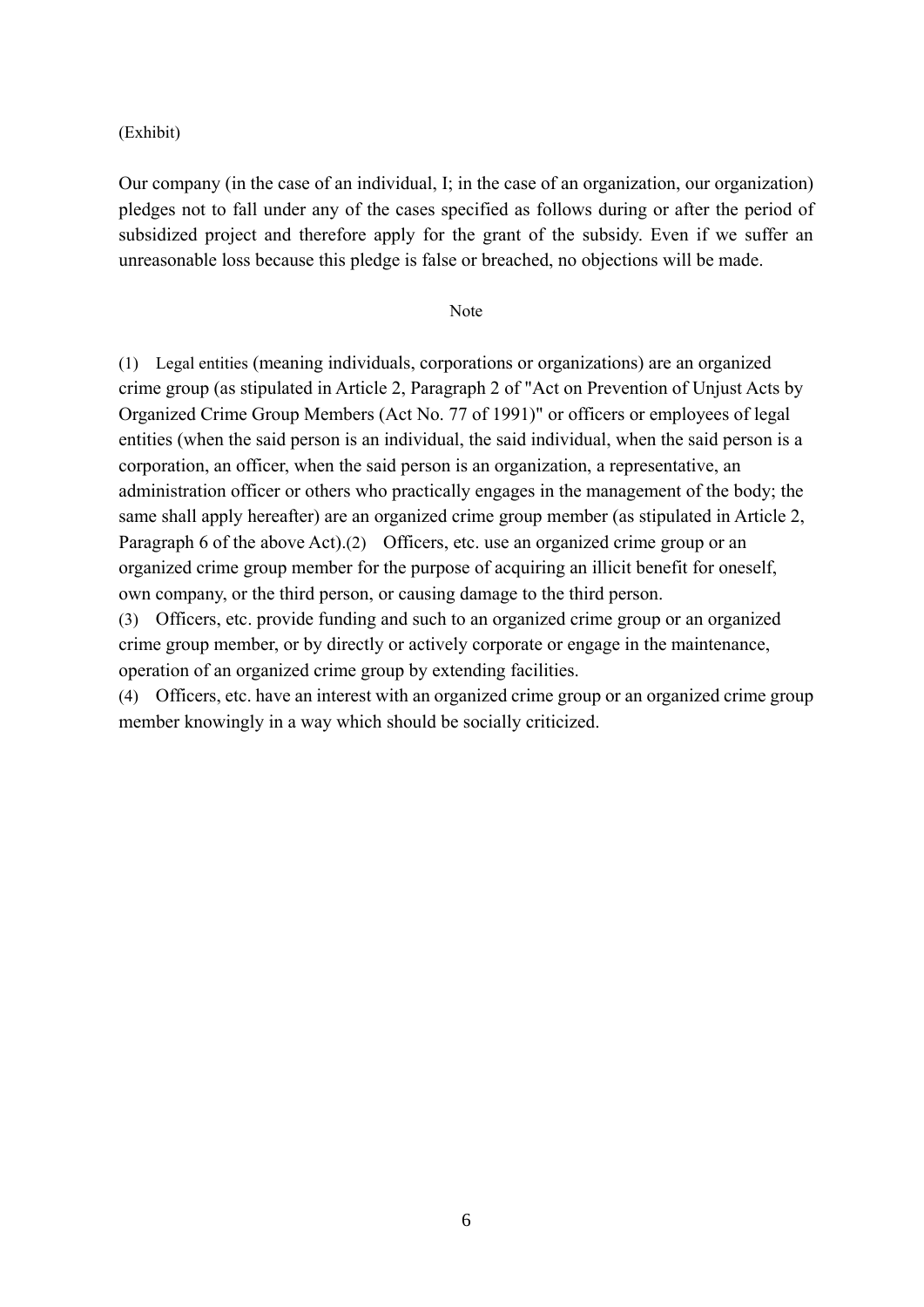(Form No. 1)

No. Date:

To: Minister of Economy, Trade and Industry

Applicant Name of Representative: (Seal) Name of Corporation: Address:

Subsidy Application Form for Decommissioning and Contaminated Water Management Project Cost

In accordance with the provisions of Article 6 of the Decommissioning and Contaminated Water Management Project Cost Subsidy Grant Guidelines (20140204 *Zaishi* No.3; hereinafter referred to as "Subsidy Grant Guidelines"), we hereby apply for the above-mentioned subsidy as below.

We make application for the subsidy with the knowledge of being subject to the Rationalization Act and the Act on Rationalization of Budgetary Spending on Subsidies, etc. (Cabinet Order No. 255 of October 31, 1955)

- 1. Subsidy amount to be applied for: JPY
- 2. Accompanying documents
	- (1) Articles of incorporation or endowment act (copy)
	- (2) Business reports and settlement reports for the last two years (or business plans and income and expenditure budgets)
	- (3) Documents clarifying the fund management and operation method and business implementation organization structure
	- (4) A list of officers and employees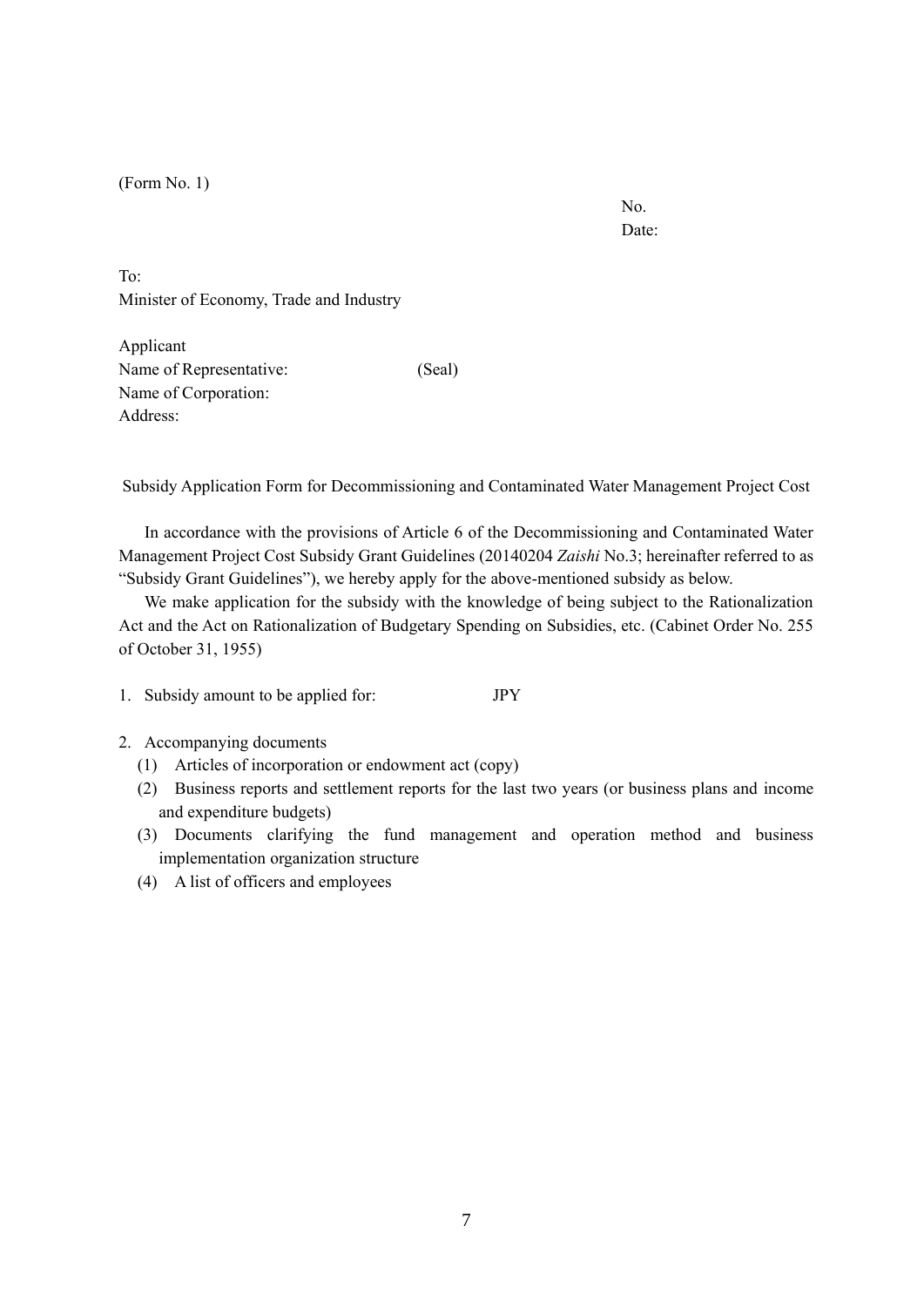### (Annex)

| Name   | Name                           | Date of Birth        |      |       |     |            |                  |                 |
|--------|--------------------------------|----------------------|------|-------|-----|------------|------------------|-----------------|
| (kana) | (kanji)                        | Japanese<br>Calendar | Year | Month | Day | <b>Sex</b> | Company Name     | Job Title       |
| Jisshi | 訓練<br>実                        | S                    | 30   | 03    | 04  |            | Kunren Co., Ltd. | Managing        |
| Kunren | 施                              |                      |      |       |     |            |                  | director        |
| Ichiro | 東北<br>$\overline{\phantom{m}}$ | S                    | 40   | 01    | 01  |            | Kuren Co., Ltd.  | Executive       |
| Tohoku | 郎                              |                      |      |       |     |            |                  | managing        |
|        |                                |                      |      |       |     |            |                  | director        |
| Hanako | 花<br>関西                        | S                    | 45   | 12    | 24  |            | Kuren Co., Ltd.  | Director,       |
| Kansai | 子                              |                      |      |       |     |            |                  | General         |
|        |                                |                      |      |       |     |            |                  | Manager         |
|        |                                |                      |      |       |     |            |                  | of              |
|        |                                |                      |      |       |     |            |                  | <b>Business</b> |
|        |                                |                      |      |       |     |            |                  | Division        |
|        |                                |                      |      |       |     |            |                  |                 |
|        |                                |                      |      |       |     |            |                  |                 |
|        |                                |                      |      |       |     |            |                  |                 |
|        |                                |                      |      |       |     |            |                  |                 |
|        |                                |                      |      |       |     |            |                  |                 |
|        |                                |                      |      |       |     |            |                  |                 |
|        |                                |                      |      |       |     |            |                  |                 |
|        |                                |                      |      |       |     |            |                  |                 |
|        |                                |                      |      |       |     |            |                  |                 |
|        |                                |                      |      |       |     |            |                  |                 |
|        |                                |                      |      |       |     |            |                  |                 |

Note:

Regarding the name list of officers, please write names in *kana* (use half width characters and put half-width space between family name and first name), names in *kanji* (use full width characters and put full-width space between family name and first name), the dates of birth (use half width characters and write "T" for Taisho, "S" for Showa, "H" for Heisei; use halfwidth numbers for double digit figures), sex (use half width characters and write "M" for male and "F" for female), company names and job titles (see the sample above).

For foreigners, please fill out the name columns with alphabetical names and in the name in *kana* columns write those alphabetical names in Japanese phonogram called *katakana*.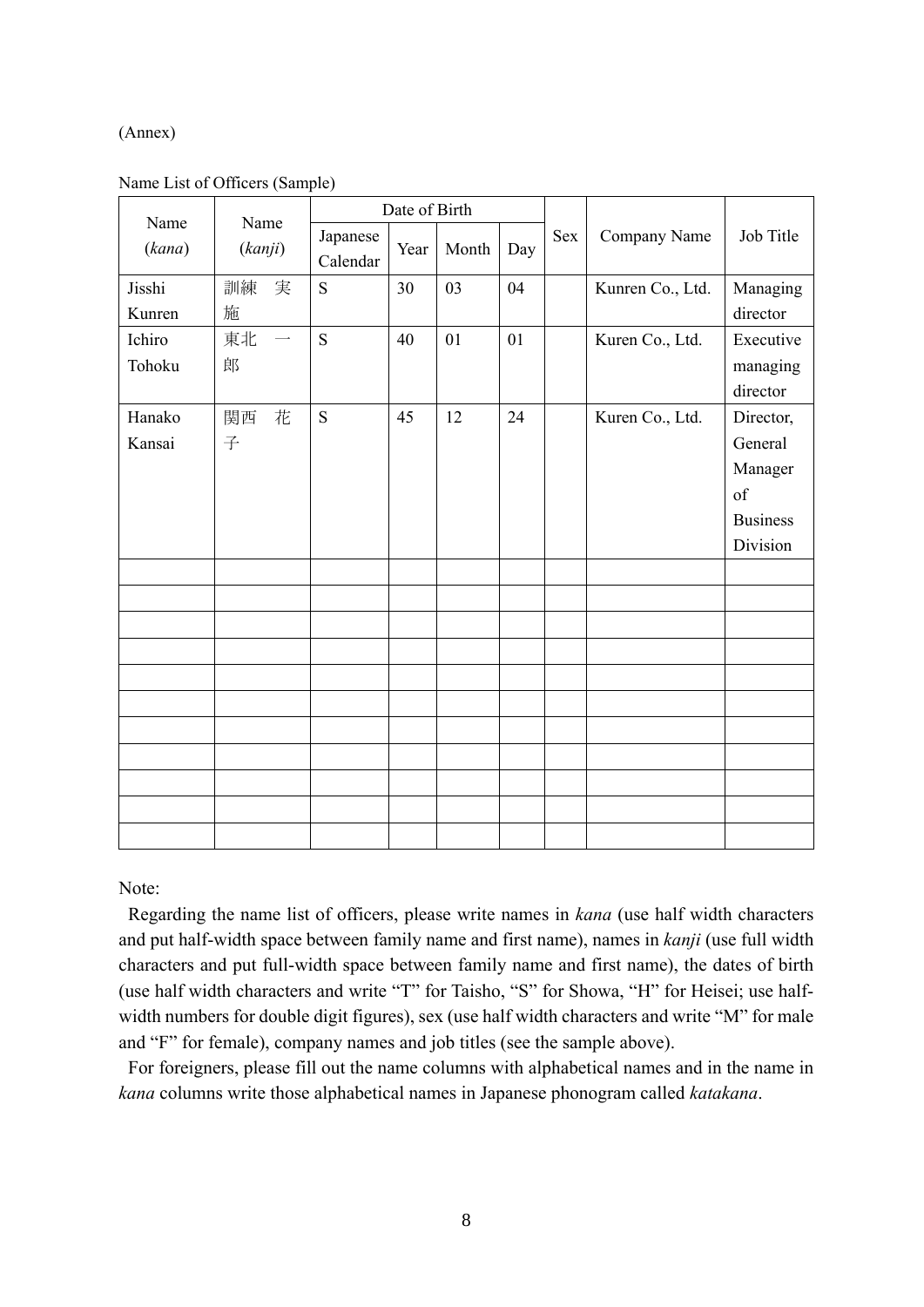(Form No. 2)

No. Date:

To: Minister of Economy, Trade and Industry

Name of Representative: (Seal) Name of Corporation: Address:

## Application for Change of Decommissioning and Contaminated Water Management Project Cost Subsidy

With regard to the Decommissioning and Contaminated Water Management Project Cost Subsidy decided to be granted based on Decision No. <br>dated extending the set of the set of the space of the set of the set of the set of the set of the set of the set of the set of the set of the set of the set of the set of the s change as follows in accordance with the provisions of Article 7 of the Decommissioning and Contaminated Water Management Project Cost Subsidy Grant Guidelines:

| 1. Amount of additional subsidy to be applied for: | <b>JPY</b> |
|----------------------------------------------------|------------|
| Partial revocation                                 |            |
| (Amount of subsidy to be applied for after change: | JPY        |

- 2. Reasons for change
- 3. Accompanying documents Documents showing the fund management conditions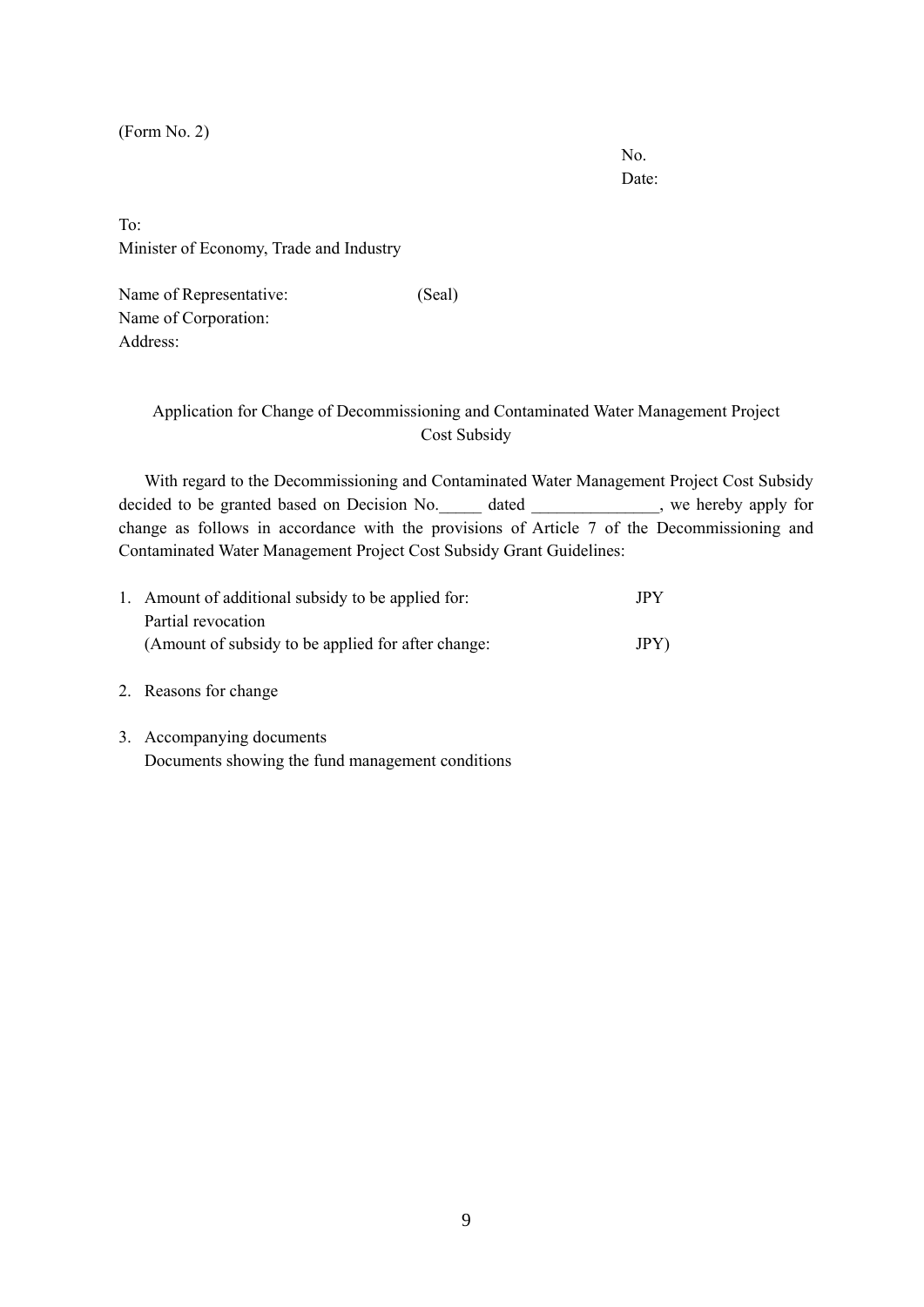(Form No. 3)

No. Date:

To:

(Name of corporation and its representative)

(Name) Minister of Economy, Trade and Industry

Notification of the Decision to Grant the Decommissioning and Contaminated Water Management Project Cost Subsidy

In accordance with the provisions of Article 8 of the Act on Rationalization of Budgetary Spending on Subsidies, etc. (Law No. 179 of 1955; hereinafter referred to as "Rationalization Act"), I hereby inform you that we decided to grant the subsidy for the decommissioning and contaminated water management project cost applied for by the application No. \_\_\_\_\_ dated \_\_\_\_\_\_\_\_\_\_ under the provisions of Article 6, Paragraph 1 of the Rationalization Act as follows:

- 1. A project subject to the Subsidy (hereinafter referred to as "Subsidized Project") shall be the one specified in Article 4 of the Decommissioning and Contaminated Water Management Project Cost Subsidy Grant Guidelines (hereinafter referred to as "Grant Guidelines").
- 2. The amount of the Subsidy shall be as shown below; provided, however, that if the amount of the Subsidy is changed, it shall be notified separately. Amount of the subsidy: JPY
- 3. The Subsidy shall be granted under the conditions listed in Article 9 of the Grant Guidelines.
- 4. The results of the grant for the Subsidized Project shall be reported in accordance with the provisions of Article 12 of the Grant Guidelines.

5. In the event that there is dissatisfaction with the content of the notification or the conditions, the applicant may withdraw the application for the Subsidy until MM/DD/YYYY in accordance with the provisions of Article 9 of the Rationalization Act.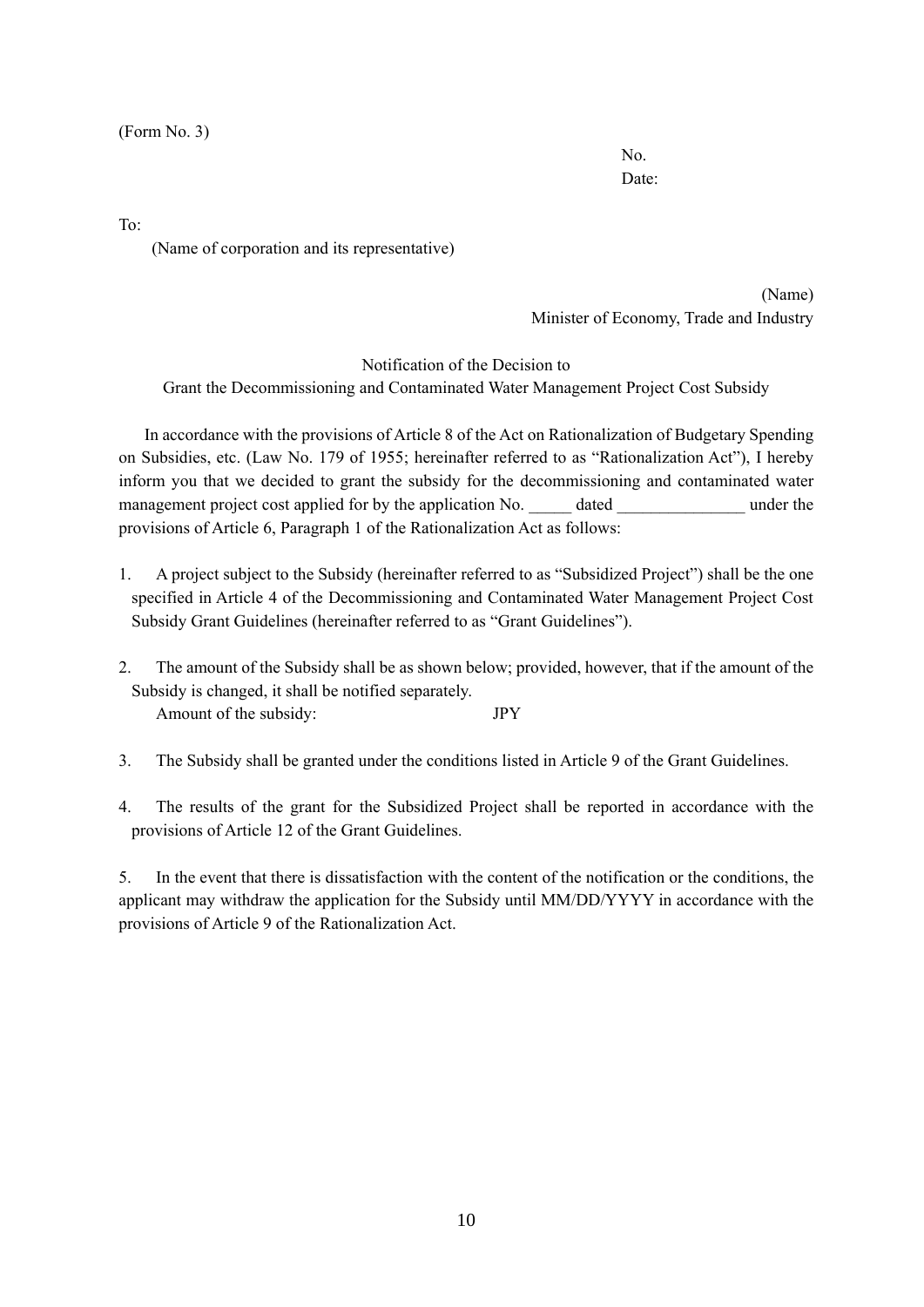# (Form No. 4) Decommissioning and Contaminated Water Management Project Cost Subsidy Statement

Name of Corporation:

|                      |         |                  |                   |      |                  |                          |        |                              | (Unit: JPY)                                  |
|----------------------|---------|------------------|-------------------|------|------------------|--------------------------|--------|------------------------------|----------------------------------------------|
| National government  |         |                  |                   |      |                  |                          |        |                              |                                              |
|                      | Revenue |                  |                   |      |                  |                          |        |                              |                                              |
| amount of<br>subsidy | Item    | Actual<br>budget | Actual<br>revenue | Item | Actual<br>budget | Of which<br>from subsidy | Actual | Of which                     | Remarks                                      |
|                      |         |                  |                   |      |                  |                          |        |                              |                                              |
|                      |         |                  |                   |      |                  |                          |        |                              |                                              |
|                      |         |                  |                   |      |                  |                          |        |                              |                                              |
|                      |         |                  |                   |      |                  |                          |        |                              |                                              |
|                      |         |                  |                   |      |                  |                          |        |                              |                                              |
|                      |         |                  |                   |      |                  |                          |        |                              |                                              |
|                      |         |                  |                   |      |                  |                          |        |                              |                                              |
|                      |         |                  |                   |      |                  |                          |        |                              |                                              |
|                      |         |                  |                   |      |                  |                          |        |                              |                                              |
|                      |         |                  |                   |      |                  |                          |        |                              |                                              |
|                      | Decided |                  |                   |      |                  | Corporation              |        | Expenditure<br>appropriation | appropriation<br>from subsidy<br>expenditure |

(Note 1) In the space for "Item" of the revenue and expenditure under "corporation", specify the detailed accounting item categories.

(Note 2) In the space for "Remarks", specify the matters for reference.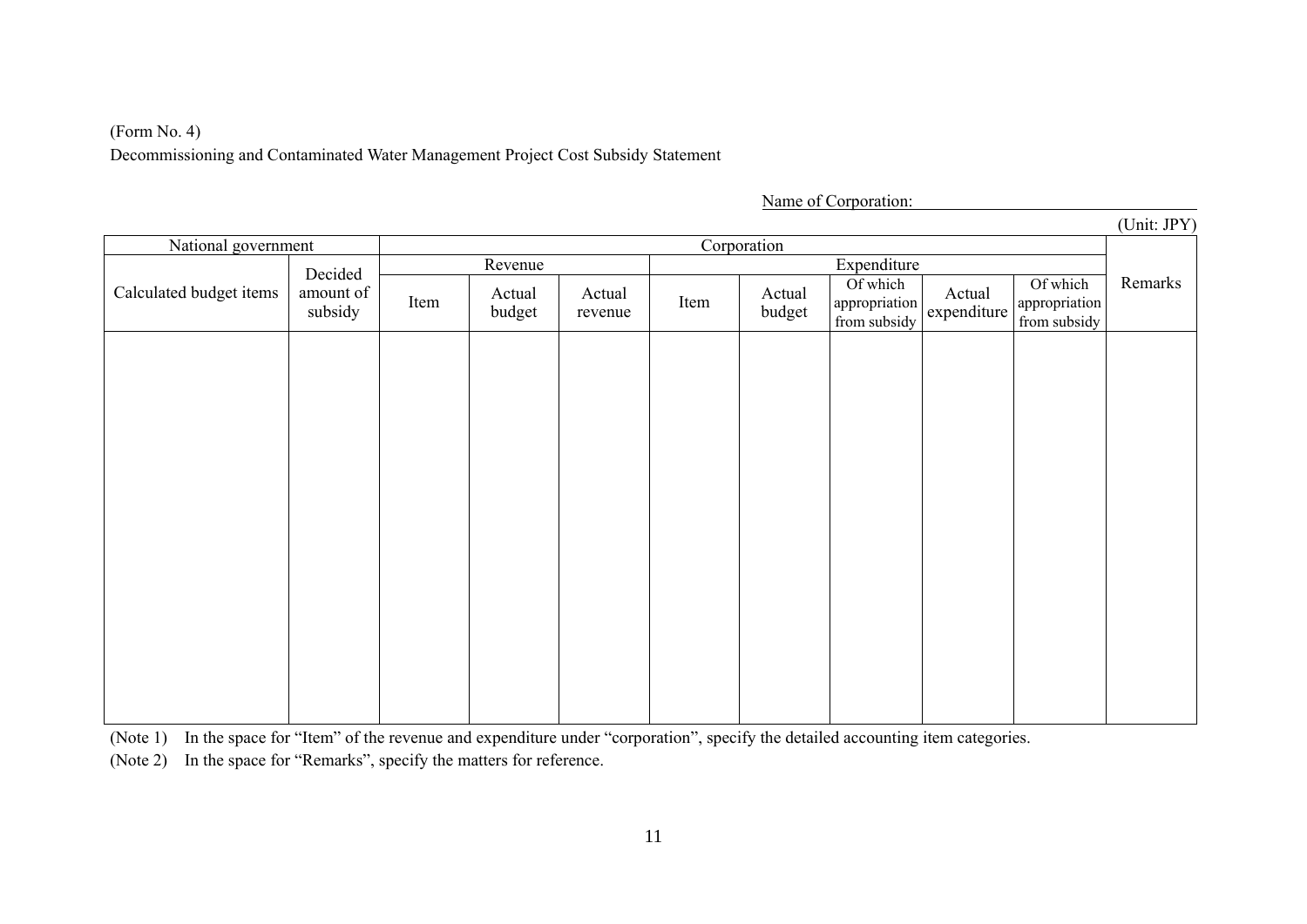(Form No. 5)

No. Date:

To: Minister of Economy, Trade and Industry

Name of Representative: (seal) Name of Corporation: Address:

# Request for Payment of Decommissioning and Contaminated Water Management Project Cost Subsidy

With regard to the above-mentioned subsidy decided to be granted based on the Decision No. dated Thereby request for payment as follows, in accordance with the provisions of Article 11 of the Decommissioning and Contaminated Water Management Project Cost Subsidy Grant Guidelines.

| (1) Amount of subsidy                           | <b>JPY</b> |                                                   |                 |  |  |  |
|-------------------------------------------------|------------|---------------------------------------------------|-----------------|--|--|--|
| (2) Recipient                                   | Address    |                                                   |                 |  |  |  |
| (account holder)                                | Name       |                                                   |                 |  |  |  |
| (3) Name of financial<br>institution and branch |            | Bank<br><b>Shinkin Bank</b><br>Other<br>(Other: ) | <b>Branch</b>   |  |  |  |
| $(4)$ Type of account                           |            | Current account                                   | Deposit account |  |  |  |
| (5) Account number                              |            |                                                   |                 |  |  |  |

(Note)

- 1. The recipient (account holder) shall correspond to the corporation name and address of the applicant.
- 2. Accurately fill out each space for the above item (2) and below as described in the passbook.
- 3. In the space for the above item (3), fill in the name of the financial institution and circle "Bank", "Shinkin Bank" or "Other". In the case of choosing "Other", fill in the name of the financial institution (e.g. City Agricultural Cooperatives).
- 4. In the space for the above item (4), circle either of "Current account" or "Deposit account".